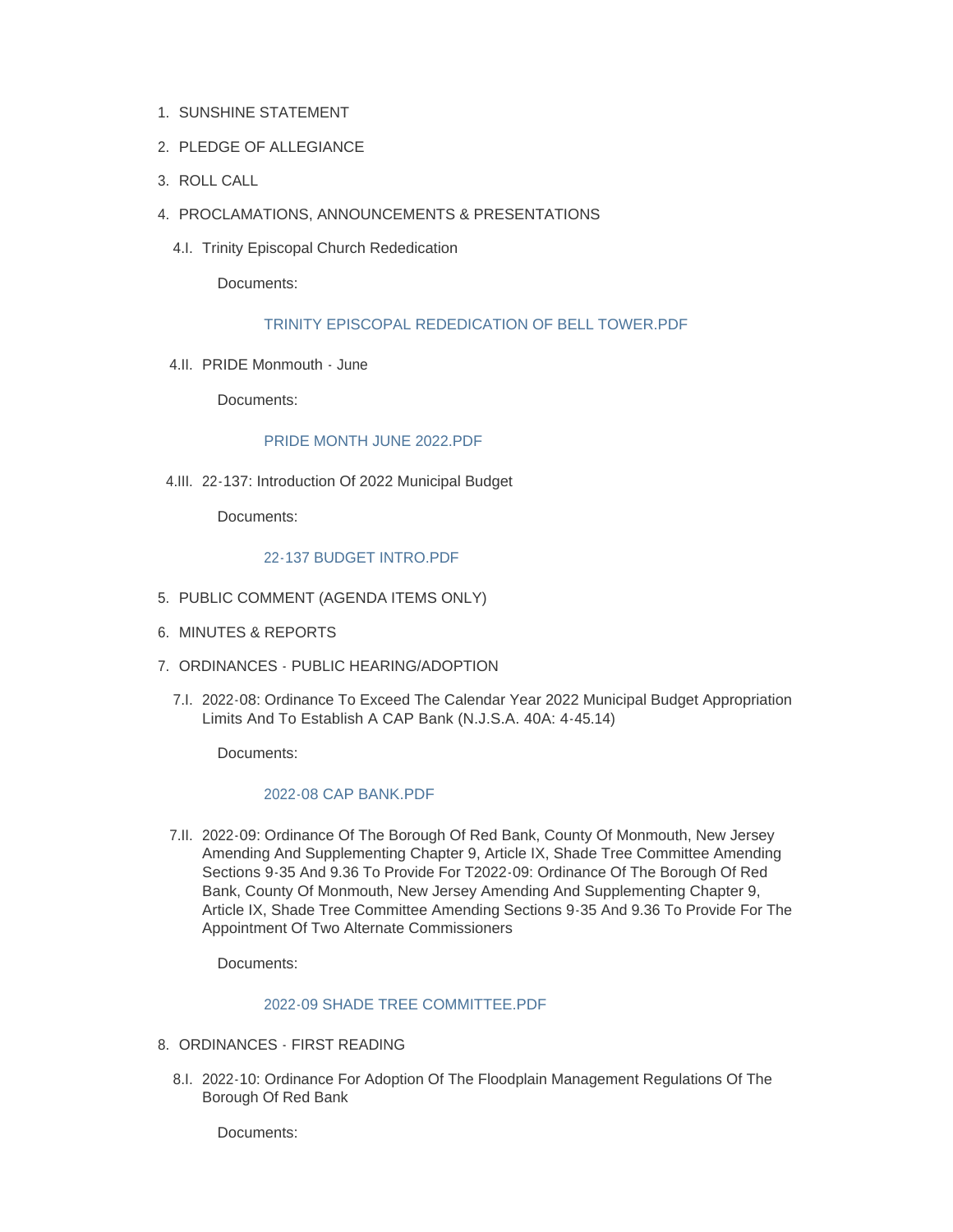### [2022-10 ADOPT FLOODPLAIN MANAGEMENT REGULATIONS - INTRO.PDF](http://www.redbanknj.org/AgendaCenter/ViewFile/Item/7589?fileID=20770)

8.II. 2022-11: Capital Ordinance Amending Capital Ordinance Number 2022-01 Finally Adopted On February 9, 2022, In And By The Borough Of Red Bank, In The County Of Monmouth, State Of New Jersey To Appropriate An Additional \$77,017.27 Received From A Grant Provided By The Federal American Rescue Plan Act Of 2021 To Pay For The Replacement Of The Water Main And Water Laterals On Broad Street

Documents:

### [2022-11 - CAPITAL ORDINANCE.PDF](http://www.redbanknj.org/AgendaCenter/ViewFile/Item/7604?fileID=20881)

8.III. 2022-12: Capital Ordinance Appropriating \$356,810 To Provide For Various Water And Sewer Repairs And Improvements, In And By The Borough Of Red Bank, In The County Of Monmouth, State Of New Jersey

Documents:

# [2022-12 CAPITAL ORDINANCE.PDF](http://www.redbanknj.org/AgendaCenter/ViewFile/Item/7605?fileID=20882)

- 9. RESOLUTIONS
	- 9.I. 22-123: Resolution For Payment Of Bills Amounting To \$3,424,997.95

Documents:

# [22-123 BILLS.PDF](http://www.redbanknj.org/AgendaCenter/ViewFile/Item/7590?fileID=20771)

9.II. 22-124: Resolution Confirming HRAC Chair Appointment

Documents:

# [22-124 HRAC APPOINTMENT.PDF](http://www.redbanknj.org/AgendaCenter/ViewFile/Item/7591?fileID=20772)

9.III. 22-125: Resolution Making Application To The Local Finance Board Pursuant To N.J.S.A. 40A:12A & N.J.S.A. 40A:5A-20

Documents:

# [22-125 DISSOLUTION OF REDEVELOPMENT AGENCY.PDF](http://www.redbanknj.org/AgendaCenter/ViewFile/Item/7592?fileID=20773)

9.IV. 22-126: Authorizing Person-To-Person Transfer Of Plenary Retail Consumption License No. 1340-33-038-001

Documents:

# [22-126 ABC PERSON-PERSON TRANSFER--CONSUMPTION.PDF](http://www.redbanknj.org/AgendaCenter/ViewFile/Item/7593?fileID=20774)

9.V. 22-127: Resolution Appointing Police Officer RBPD

Documents:

#### [22-127 APPOINT POLICE OFFICER RBPD.PDF](http://www.redbanknj.org/AgendaCenter/ViewFile/Item/7594?fileID=20775)

9.VI. 22-128: Resolution Appointing SLEO I

Documents: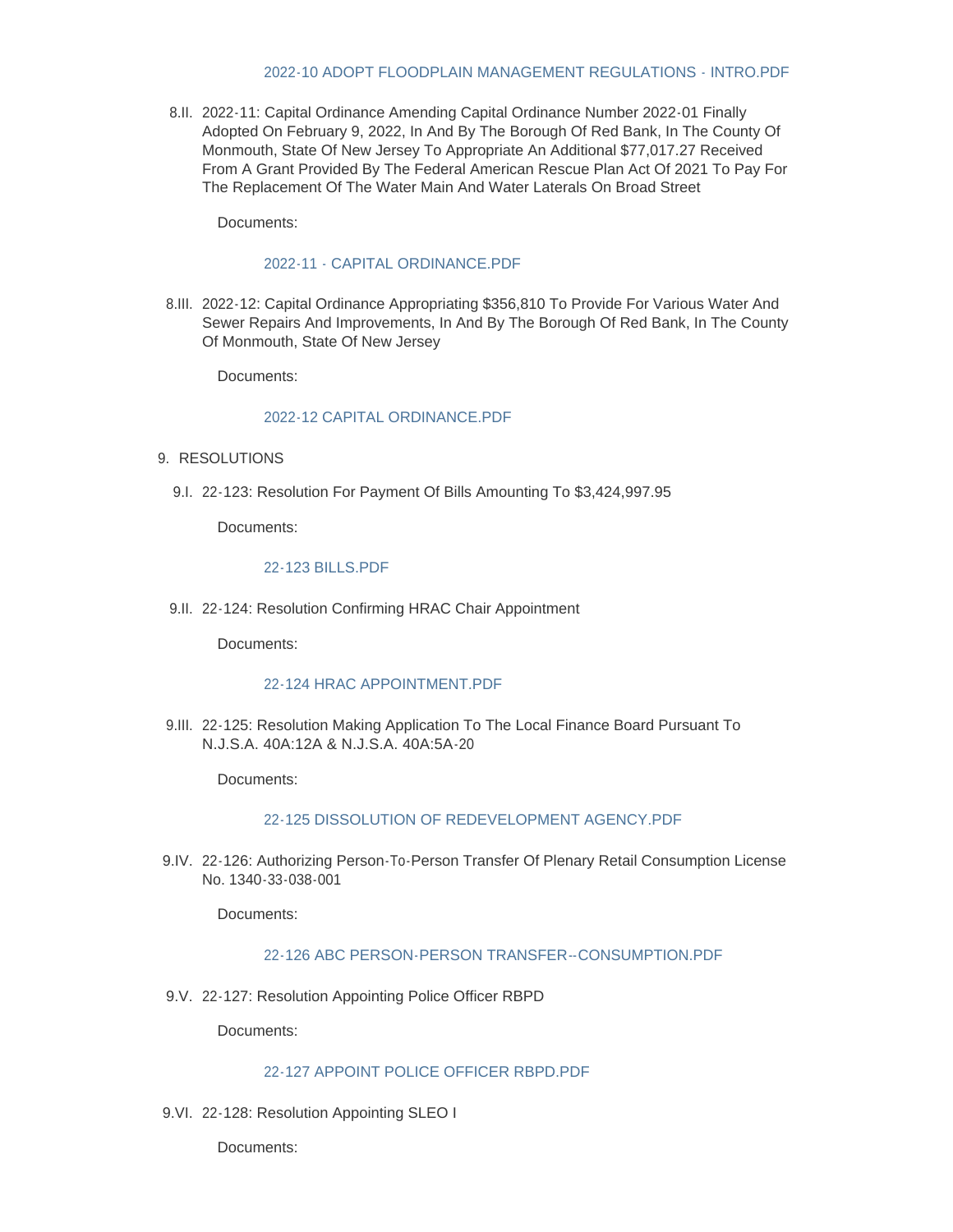# [22-128 SLEO I.PDF](http://www.redbanknj.org/AgendaCenter/ViewFile/Item/7595?fileID=20776)

9. VII. 22-129: Resolution Appointing SLEO II

Documents:

### [22-129 SLEO II.PDF](http://www.redbanknj.org/AgendaCenter/ViewFile/Item/7596?fileID=20777)

9. VIII. 22-130: Resolution Authorizing Progress Payment #4 Related To The Contract With Montana Construction Corp., Inc. For The NJDOT Broad Street Improvement Project

Documents:

#### [22-130 PAYMENT NO 4 BROAD ST IMPROVEMENTS MONTANA.PDF](http://www.redbanknj.org/AgendaCenter/ViewFile/Item/7597?fileID=20778)

9.IX. 22-131: A Resolution Awarding Contract For Rehabilitation Housing Services For 4 Cedar Crossing To Lawes Company In Order To Advance The Borough's Affordable Housing Rehabilitation Plan

Documents:

# [22-131 AWARD REHABILITATION SERVICES 4 CEDAR CROSSINGS TO](http://www.redbanknj.org/AgendaCenter/ViewFile/Item/7598?fileID=20779)  LAWES.PDF

9.X. 22-132: Resolution Accepting The Resignation Of Executive Director Of The Redevelopment Agency Cherron Rountree

Documents:

# [22-132 RESIGNATION OF CHERRON ROUNTREET.PDF](http://www.redbanknj.org/AgendaCenter/ViewFile/Item/7599?fileID=20780)

9.XI. 22-133: Cancellation Of Old Capital Ordinances In The Water/Sewer Capital Fund

Documents:

# [22-133 CANCELLATION OF CAPITAL ORDINANCE.PDF](http://www.redbanknj.org/AgendaCenter/ViewFile/Item/7600?fileID=20781)

9.XII. 22-134: A Resolution Authorizing The Use Of Vehicle Repair Services Not To Exceed \$10,000.00 Provided By The County Of Monmouth Pursuant To The Municipal Assistance/Shared Services Agreement Between The County Of Monmouth And The Borough Of Red Bank

Documents:

#### [22-134 VEHICLE REPAIR SERVICES.PDF](http://www.redbanknj.org/AgendaCenter/ViewFile/Item/7601?fileID=20782)

9.XIII. 22-135: A Resolution To Approve Red Bank To Enter Into A Shared Services Agreement With The County Of Monmouth To Provide The ITax Map/Collaboration Center System

Documents:

# [22-135 MC SHARED SERVICE ITAX MAP.PDF](http://www.redbanknj.org/AgendaCenter/ViewFile/Item/7602?fileID=20783)

9.XIV. 22-136: A Resolution Appointing Full Time Parks & Recreation Director

Documents: